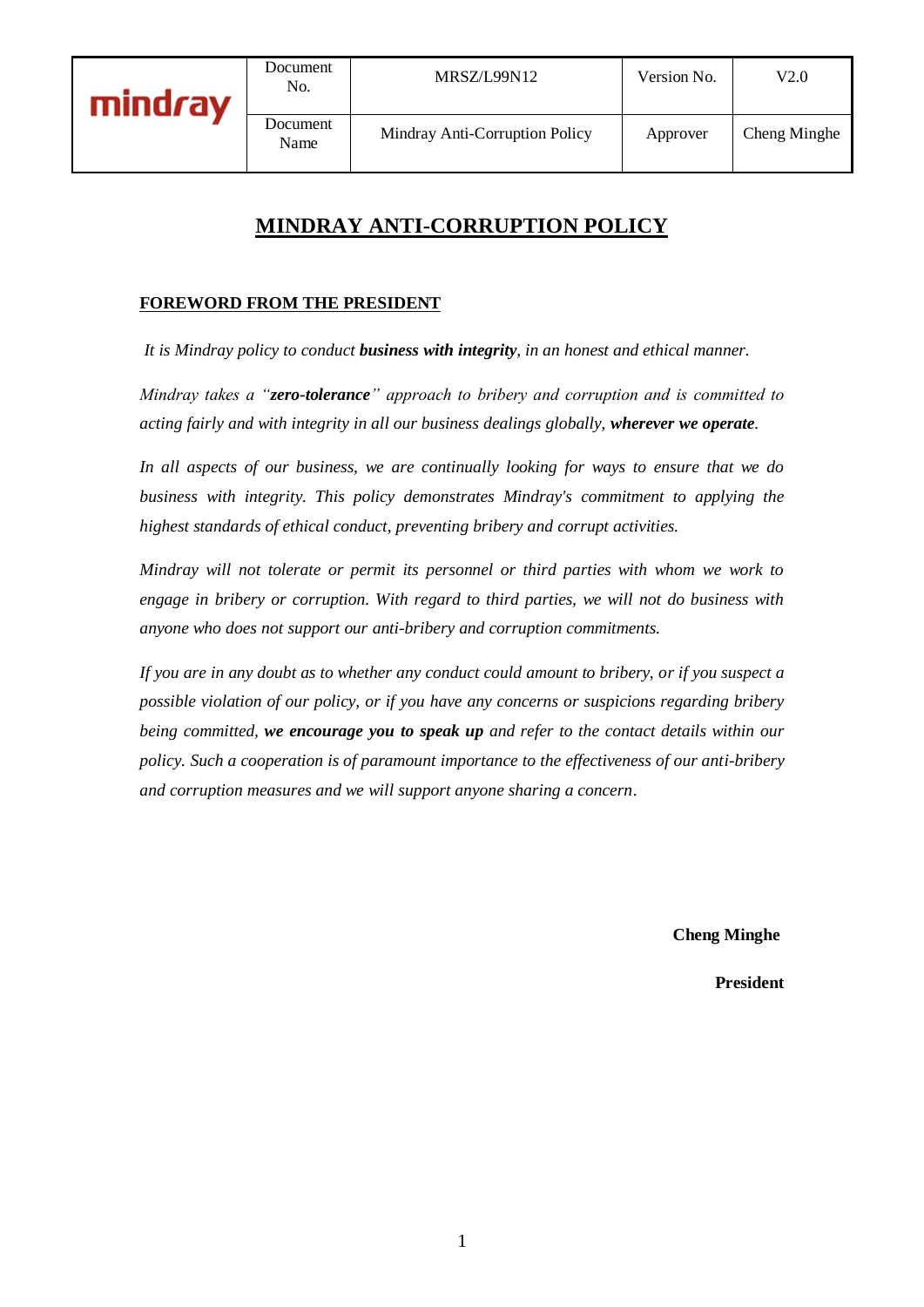| mindray | Document<br>No.  | MRSZ/L99N12                    | Version No. | V2.0         |
|---------|------------------|--------------------------------|-------------|--------------|
|         | Document<br>Name | Mindray Anti-Corruption Policy | Approver    | Cheng Minghe |

#### **POLICY OVERVIEW**

Shenzhen Mindray Bio-Medical Electronics Co., Ltd. (together with its subsidiaries, branches and representative offices, "Mindray" or the "Company") adheres to ethical practices in its business and will not attempt to improperly influence others by paying or offering bribes in any form, either directly or indirectly.

The purpose of this Policy is to provide guidance to Mindray employees on understanding and meeting relevant anti-corruption compliance requirements in their dealings with Government Officials, Healthcare Professionals, Other Covered Individuals and Third Parties, and to ensure that the Company is operating in accordance with all applicable anti-corruption laws of relevant jurisdictions, including Chinese anti-corruption laws, United Nations Convention Against Corruption, the Foreign Corrupt Practices Act of the United States (the "FCPA"), and the Bribery Act 2010 of the United Kingdom (the "UK Bribery Act"). This Policy applies to all Mindray employees, as well as all Third Parties acting for or on behalf of Mindray, anywhere in the world.

We expect and require each Mindray employee to comply with these laws and Mindray policies, which are designed to protect Mindray and Mindray employees from potential liabilities and penalties. Failing to follow these laws and policies may lead to discipline, including termination, and other civil or criminal penalties. We also encourage Mindray employees to report any concerns about potential violations of these laws and policies, as set out in this Policy. Any retaliation against Mindray employees who report such concerns will lead to discipline, which may include termination.

If applicable laws or industry codes impose additional, more detailed or more restrictive requirements than are set out here, these should be reflected at subsidiary / affiliate level in supporting documents or ad hoc policies. If there is any inconsistency between this policy and supporting documents or ad hoc policies at subsidiary / affiliate level, the relevant Mindray employees and Third Parties must comply with the stricter requirement.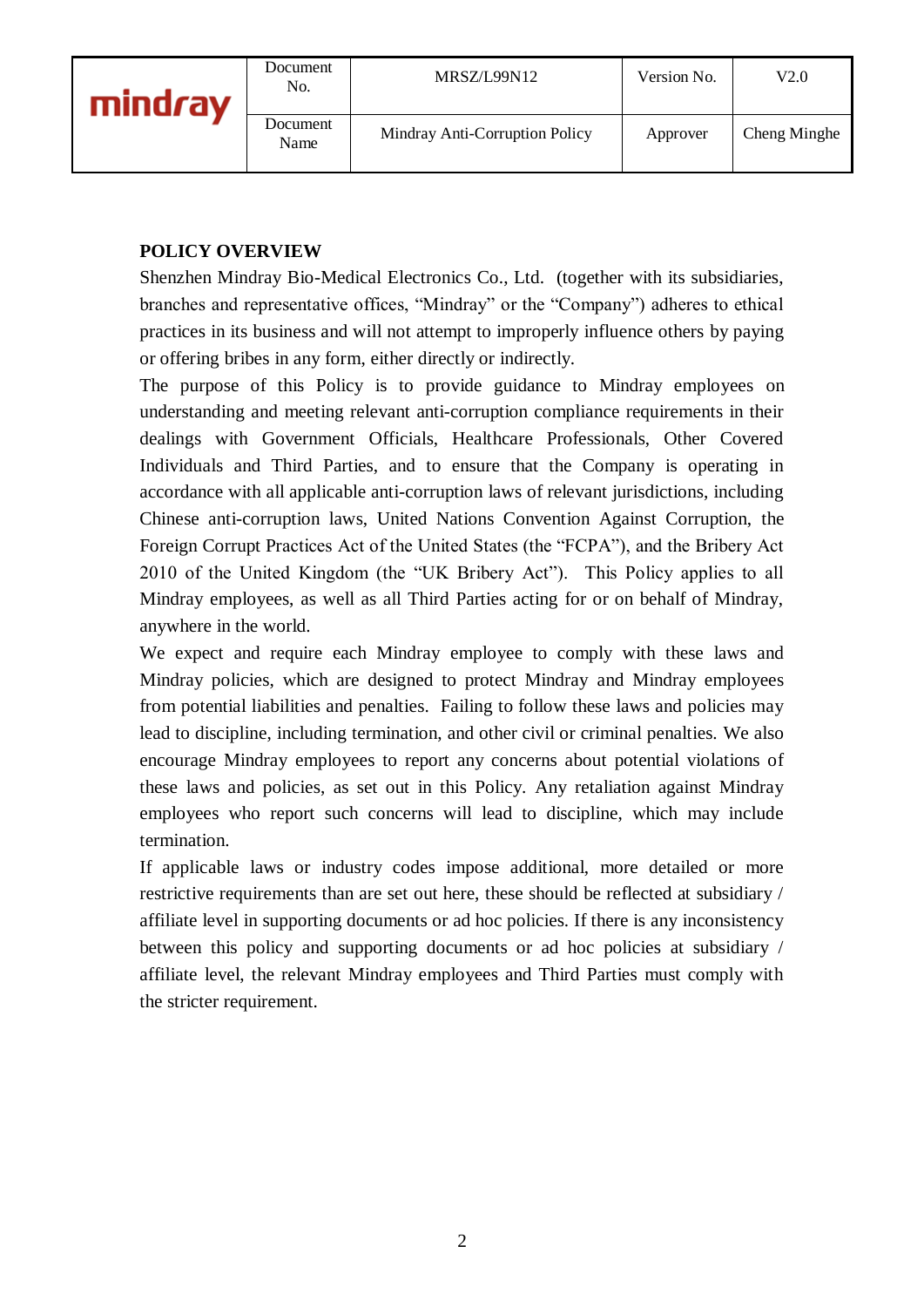### **I. DEFINITIONS**

#### **1. Bribery**

"Bribery" means the giving or offering of Anything of Value to any Government Official (including certain Healthcare Professional) or any Other Covered Individual with the intention of influencing such person in order to obtain an undue advantage in obtaining or retaining any business for Mindray.

Bribery is frequently categorized into "bribery of government officials" and "commercial bribery", i.e., bribery of employees of business partners. Both forms of bribery are prohibited by anti-corruption laws and this Policy.

#### **2. Anything of Value**

"Anything of Value" means anything that has value to the recipient. Typical forms of "Anything of Value" include:

- Cash or cash equivalent;
- Gifts:
- Hospitalities, such as entertainment, meals and sight-seeing trips;
- Compensation for paid services;
- Clinical trial sponsorship;
- Academic sponsorships, i.e., sponsorships for attending academic or scientific conferences;
- Site visit sponsorships, i.e., sponsorships for visiting a Mindray site (including Mindray offices, Mindray manufacturing sites, Mindray R&D sites, and Mindray laboratories) or a non-Mindray site (such as hospitals) by non-Mindray employees,
- Grants; and
- Charitable donation.

There is no minimum threshold in determining "value". A small amount of a few RMB or a much greater amount such as 10,000 RMB are equally serious as long as a corruptive intent exists.

It is important to remember that "Anything of Value" includes things that benefit the recipient's relatives or friends. For example, paying for travel expenses of a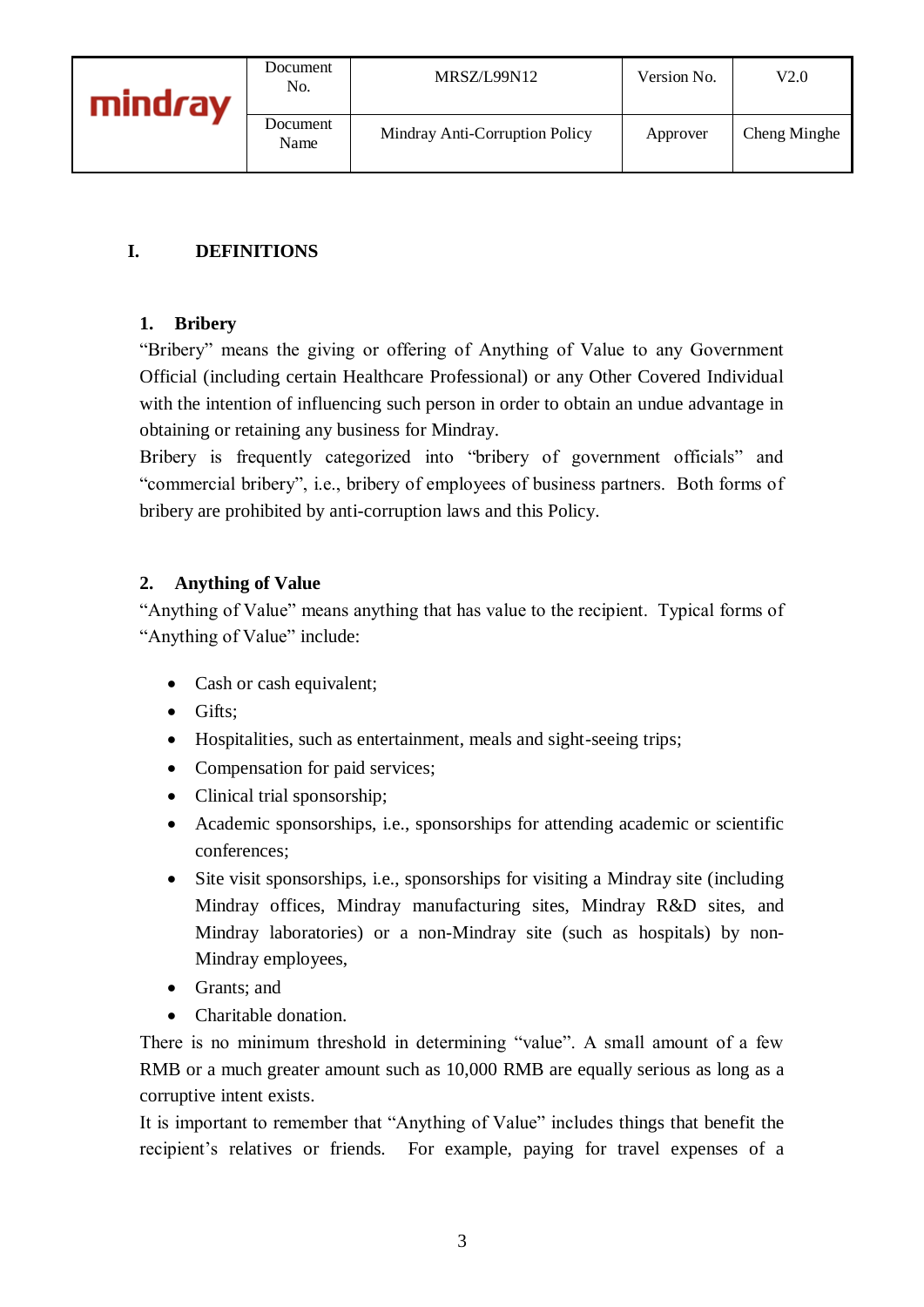Government Official's relative or making donations to a private school attended by a child of a Government Official would be of value to that Government Official.

## **3. Government Official**

Many anti-corruption laws specifically target bribery of Government Officials. "Government Official" should be defined broadly, and for the purpose of this Policy should include any officer or employee of, or any person acting on behalf of, any government agency, any political party, any entity owned or controlled by the government, or any public international organization.

"Government Official" covers different categories of people in different countries, and in most circumstances Mindray employees need to perform a case-specific, factbased analysis to determine whether certain individual is a "Government Official". Government Officials include the following individuals:

- Officials and employees of government agencies at all levels, such as officials of the State Food and Drug Administration of China and its local bureaus;
- Officials of political party organizations at all levels;
- Managers or employees of institutions, organizations and enterprises that are owned, controlled or operated by the government or affiliated with the government, including:
	- o Public institutions, such as the Institute for Medical Device Standards;
	- o State-owned enterprises at all levels;
	- o Industry organizations and trade organizations set up by or affiliated with the government, such as the China Association for Medical Devices Industry;
	- o Academic institutions set up by or affiliated with the government, such as the Chinese Medical Association;
	- o Public hospitals at all levels, such as the Beijing Hospital;
	- o Public universities and medical schools, such as the Peking Union Medical College;
	- o Public scientific research institutions;
	- o State-owned laboratories and testing institutions; and
	- o Newspapers, magazines and publishing houses owned by the government.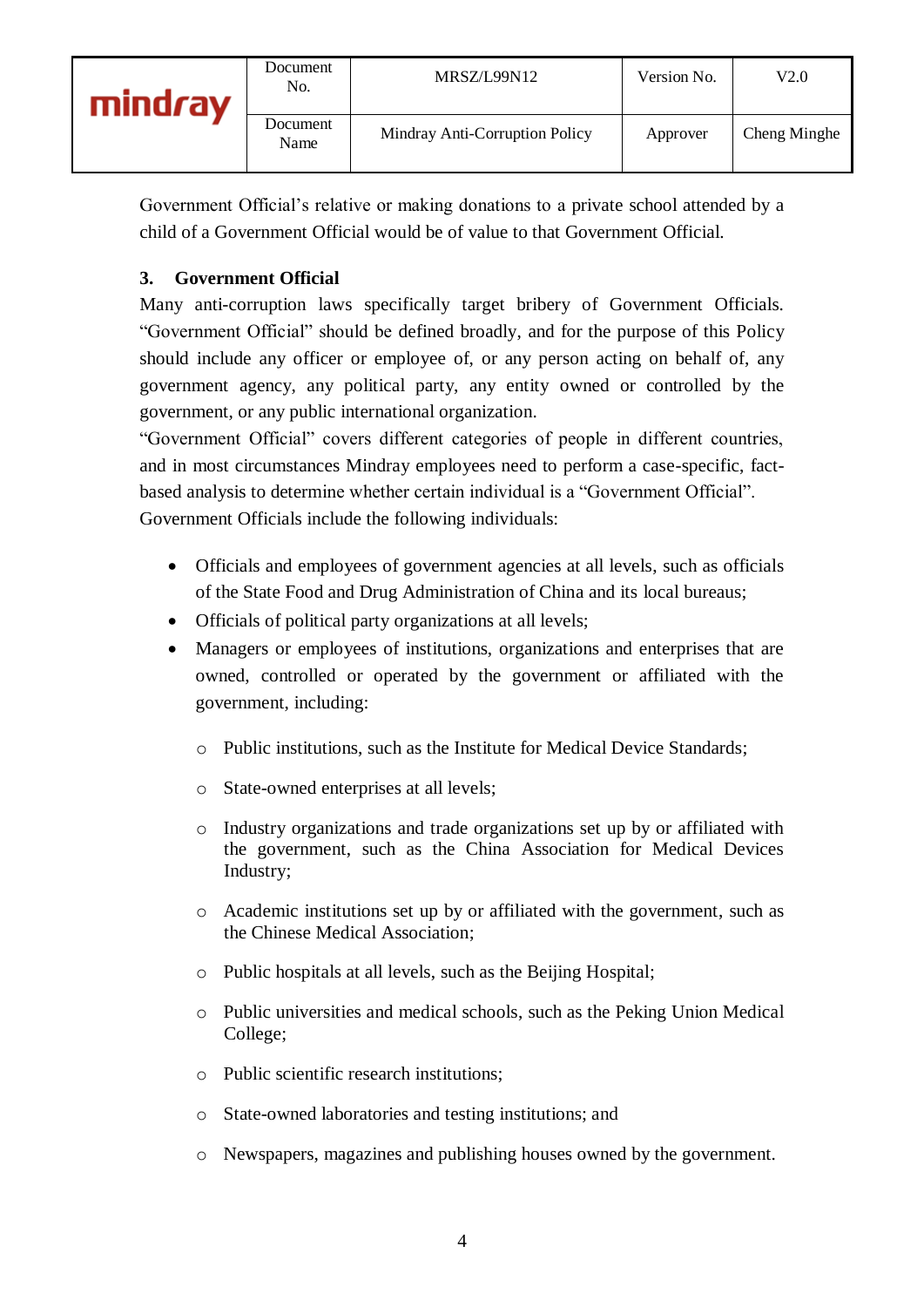Officials or employees of an international public organization, such as employees of the United Nations, the World Health Organization, etc.

### **4. Healthcare Professional**

"Healthcare Professional" means all members in the medical profession who, in the course of their employment, deliver healthcare services to patients, including physicians and nurses.

Notably, Healthcare Professionals working at public hospitals in state-owned healthcare systems are all "Government Officials", because the public hospitals are "owned, controlled or operated by the government" and "affiliated with the government". Please bear in mind this important concept and this Policy, although for the ease of understanding, Mindray policies (including this Policy) may refer to "Government Officials" and "Healthcare Professionals" separately.

### **5. Other Covered Individual**

"Other Covered Individual" means all individuals other than Government Officials that Mindray deals with in its business activities, such as:

- Healthcare Professionals working at private hospitals;
- Managers and employees of privately-owned distributors;
- Managers and researchers of privately-owned laboratories, and independent individual researchers; and
- Managers and employees of privately-owned contract research organizations (CRO).

Bribery of Other Covered Individuals is a violation of anti-corruption laws in many countries, and is therefore strictly prohibited by this Policy.

### **6. Third Party**

A "Third Party" is an individual or company that acts on Mindray's behalf, or provides goods to or performs services for Mindray. Third Parties typically include but are not limited to:

- Distributors:
- Contracted sales representatives;
- Contractors or subcontractors;
- Agents;
- Vendors;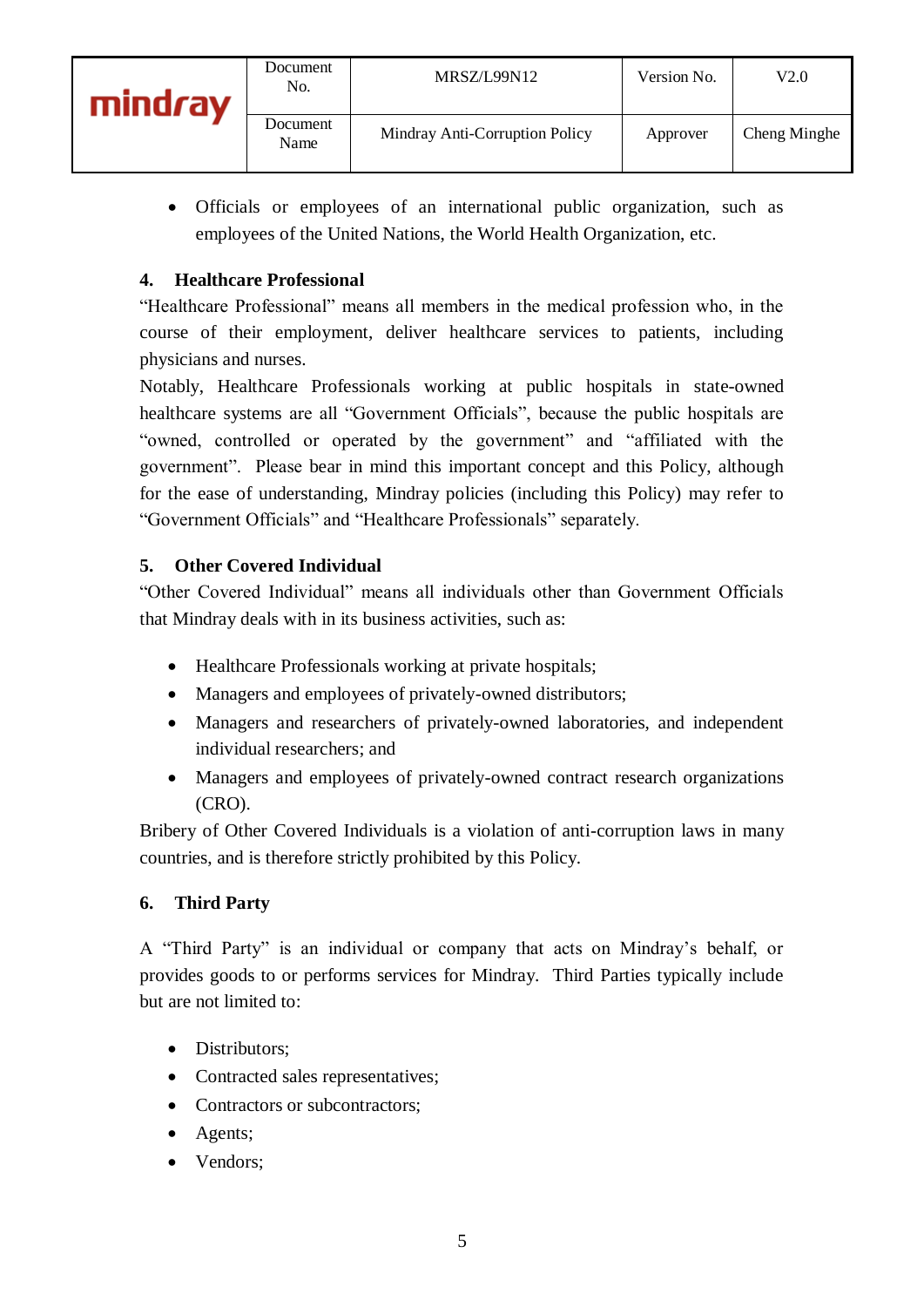- Suppliers; and
- Consultants.

### **II. ANTI-CORRUPTION PRINCIPLES**

It is Mindray's policy to:

- Conduct its business in a manner designed to maintain a culture of integrity and opposition to corruption and bribery;
- Maintain proper business relationships with all individuals, including Government Officials, Healthcare Professionals, Other Covered Individuals and Third Parties, regardless of whether such relationships are direct or indirect;
- Comply with all applicable anti-corruption laws, including Chinese anticorruption laws, the U.S. FCPA, the UK Bribery Act, and other such laws;
- Require its Third Parties to observe similarly high ethical standards; and
- Enforce this Policy with appropriate disciplinary measures.

In order to implement the above policy, the Company prohibits employees from giving or promising to give Anything of Value to any Government Official, Healthcare Professional or Other Covered Individual in order to obtain an undue advantage in obtaining or retaining any business for Mindray, i.e., with the intent to improperly influence any act or decision of such person, or to induce such person to violate his or her duties.

Please note that offers or promises to give Anything of Value with corruptive intent or purpose are violations of anti-corruption laws and this Policy. Bribery may exist even if an actual payment is not given.

### **III. SOLICITATION AND EXTORTION**

If a Government Official, Healthcare Professional or Other Covered Individual solicits or attempts to extort Anything of Value from a Mindray employee or the Company, the Mindray employee should refuse the request and immediately report the incident to the Supervisory Department.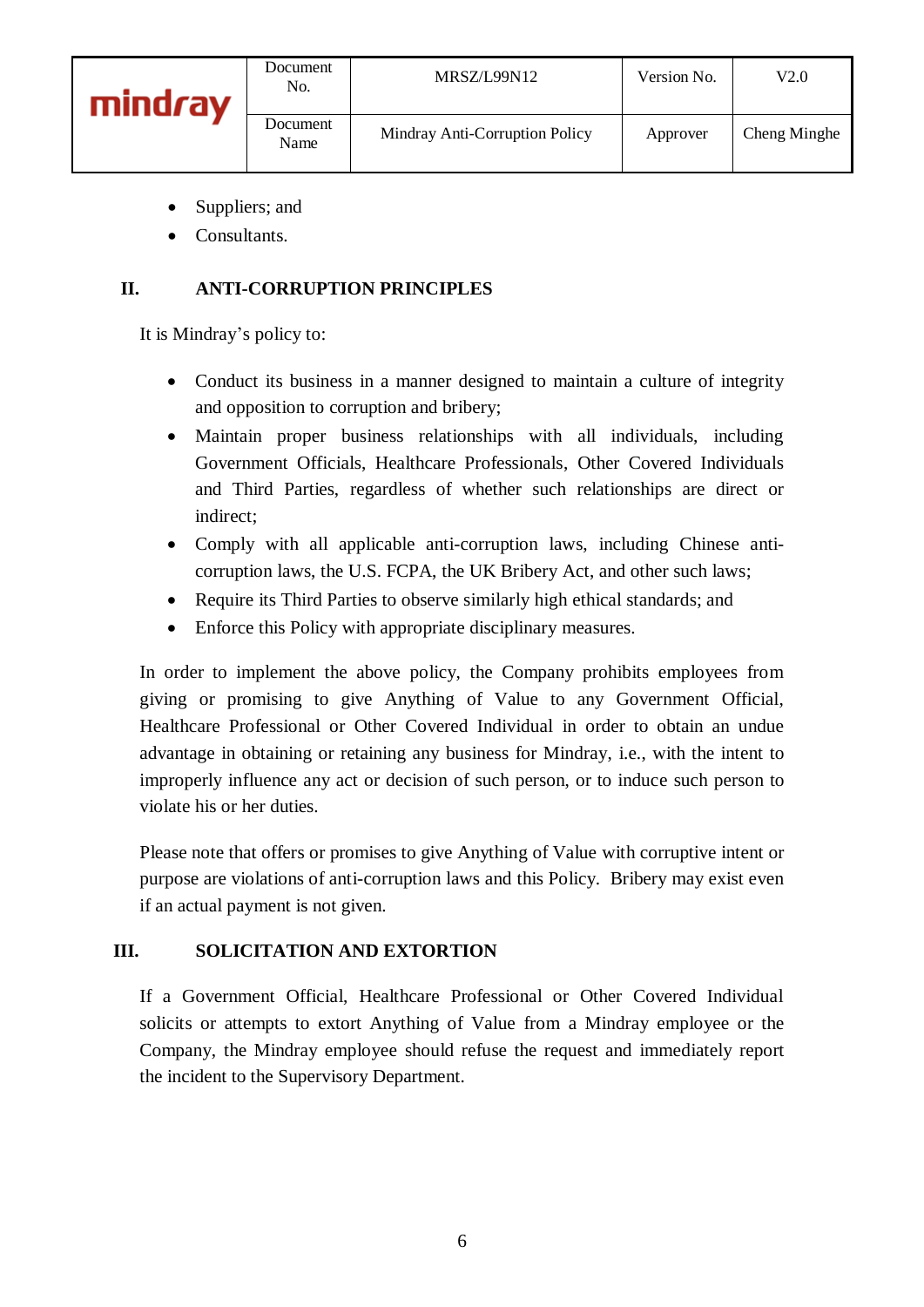#### **IV. ACCURATE RECORD-KEEPING**

Mindray must maintain complete books, records and accounts that, in reasonable detail, accurately and fairly reflect all transactions, including all expenses, reimbursements, receipts, and the disposition of assets.

Responsible Mindray employee should completely and accurately record all transactions, regardless of the amount involved, so that the purpose and amount of such payments are clear. Making false, misleading or artificial entries in Mindray's books and records and using fake or falsified receipts to get reimbursements are violations of this Policy.

## **V. TRAVELS AND HOSPITALITIES AND GIFTS FOR NON-MINDRAY EMPLOYEES**

When handled appropriately, payment of travel expenses and provision of hospitalities and gifts to non-Mindray employees can be an appropriate and natural part of the Company's business operations. Such benefits, however, if handled inappropriately, may cause significant bribery risks to the Company.

Mindray employees must not provide travels, hospitalities (particularly sight-seeing trips) or gifts to Government Officials, Healthcare Professionals or Other Covered Individuals in order to obtain any undue business advantage.

## **VI. ACADEMIC SPONSORSHIP, SITE VISIT SPONSORSHIP, GRANT AND CHARITABLE DONATION**

Any request by a Government Official, Healthcare Professional, Other Covered Individual or their employer for an academic sponsorship, site visit sponsorship, grant or charitable donation must be handled properly. Mindray employees must not provide academic sponsorship, site visit sponsorship, grant or charitable donation to obtain any undue business advantage, or without necessary prior approval.

## **VII. ESTABLISHING BUSINESS RELATIONSHIP WITH THIRD PARTIES**

Just as Mindray employees may not violate this Policy, they may not knowingly use a Third Party to do so. If a Mindray employee knows or has reason to believe a Third Party is making improper payments on Mindray's behalf but still uses such Third Party, Mindray may be held responsible for the Third Party's actions. Therefore,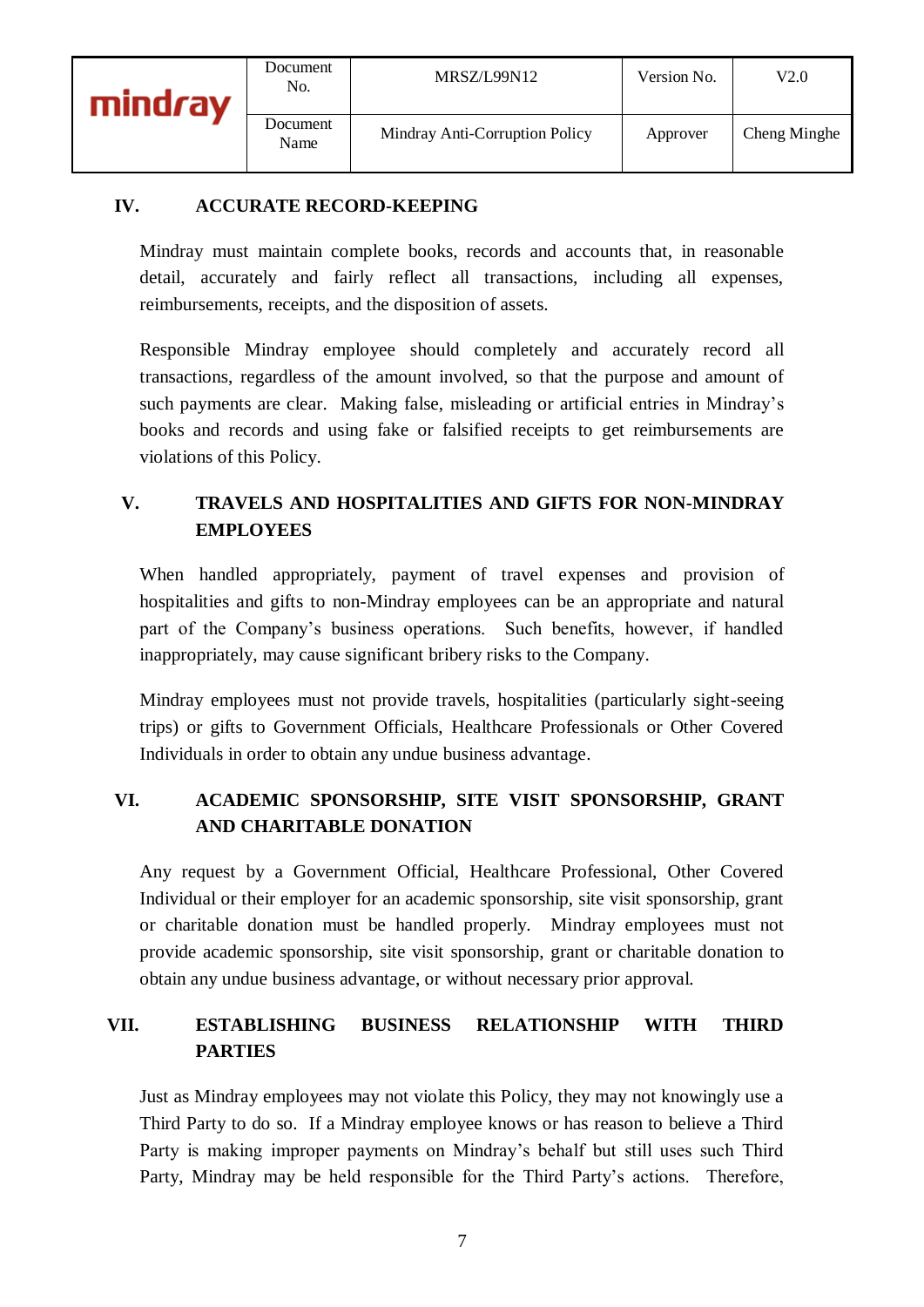Mindray requires that its Third Parties comply with the requirements of this Policy and all applicable laws.

Mindray employees must follow all relevant procedures for establishing and retaining business relationships with Third Parties, to ensure that such business relationships do not cause bribery risks to the Company.

## **VIII. ESTABLISHING BUSINESS RELATIONSHIP WITH HEALTHCARE PROFESSIONALS**

Mindray may engage Healthcare Professionals for the provision of professional services, such as:

- Speaking engagements;
- Consultancy;
- Clinical trials, including pre-market and post-market clinical trials;
- Post-market surveillance;
- Patient monitoring;
- Academic research;
- Educational services such as training; and
- Market analysis.

Because such business relationships may cause bribery risks to the Company, Mindray employees must strictly follow all applicable review and contracting requirements before entering into such relationships. Mindray employees should never enter into a business relationship with a Healthcare Professional to inappropriately influence any act of decision of such Healthcare Professional in favor of Mindray's business.

#### **IX. MERGERS AND ACQUISITIONS AND JOINT VENTURES**

Mindray may acquire bribery violation liabilities through mergers and acquisitions ("M&A') or the formation and operation of joint ventures. Mindray employees should conduct necessary anti-corruption compliance due diligence on the target company in a M&A transaction and the joint venture partner in a joint venture transaction, and integrate the Company's anti-corruption compliance requirements into the target company and the joint venture after the completion of the transaction.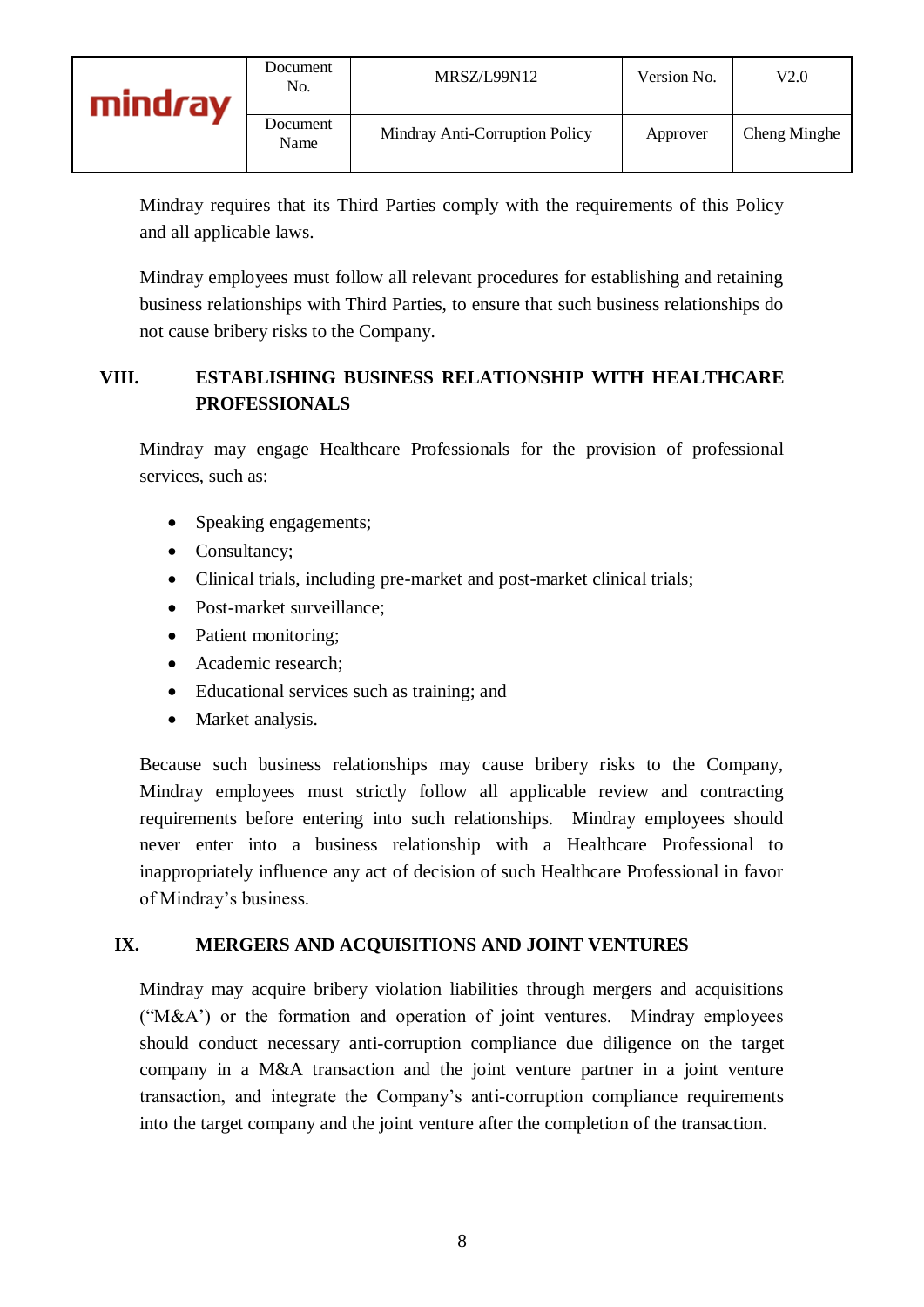| mind <i>r</i> ay | Document<br>No.  | MRSZ/L99N12                    | Version No. | V2.0         |
|------------------|------------------|--------------------------------|-------------|--------------|
|                  | Document<br>Name | Mindray Anti-Corruption Policy | Approver    | Cheng Minghe |

For the above purpose, Mindray has developed a checklist to guide anti-corruption due diligence on the target company or the joint venture partner prior to and at the closing of a M&A or joint venture transaction, and post-closing compliance integration.

### **X. FACILITATION PAYMENT**

Facilitation payments, which are sometimes referred to as "grease" payments, are payments made to government officials to expedite the provision of routine government services (such as telephone or electrical services) or routine regulatory approvals or permits (such customs clearance and automatic export registration) that Mindray is already entitled to and that are non-discretionary in nature. Facilitation payments do not include "expedited processing fees" made to government agencies that are allowed by government regulations.

Mindray prohibits facilitation payments. Such payments should be avoided through careful planning and scheduling.

#### **XI. TRAINING AND CERTIFICATION**

Mindray personnel are required to complete anti-bribery and corruption training as appropriate for their role. Certain Mindray personnel are also required to certify that they have read and understood this Policy and reported any known or suspected violations of this Policy or applicable anti-bribery laws. Specific requirements relating to training and certification are addressed in relevant SOPs.

#### **XII. PENALTIES FOR NON-COMPLIANCE**

Violations of this Policy will not be tolerated and may be grounds for disciplinary actions, including without limitation immediate termination of employment. If any violation of this Policy by any Company employee causes losses to the Company, the Company may initiate legal actions against such employee to seek damages.

#### **XIII. REQUEST FOR HELP**

Any Mindray employee that wishes to ask a question concerning anti-corruption compliance or application of this Policy may contact the group Compliance Office at +86 (755) 8188-8102.